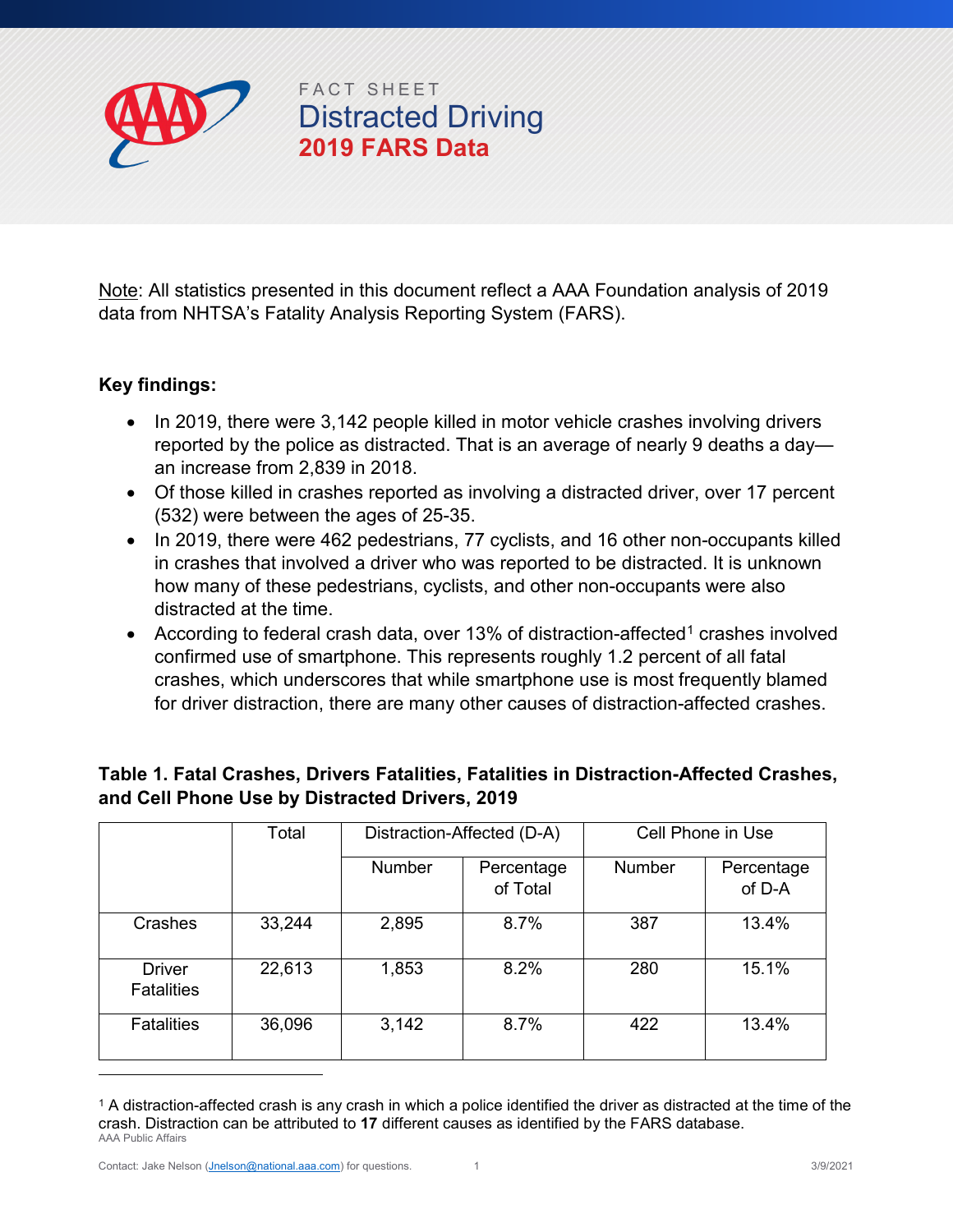| <b>STATE</b>                | <b>FATAL CRASHES</b><br><b>INVOLVING A DISTRACTED</b><br><b>DRIVER</b> | <b>DISTRACTION-AFFECTED</b><br><b>FATALITIES</b> |
|-----------------------------|------------------------------------------------------------------------|--------------------------------------------------|
| <b>ALABAMA</b>              | 48                                                                     | 52                                               |
| <b>ALASKA</b>               | 4                                                                      | 5                                                |
| <b>ARIZONA</b>              | 102                                                                    | 113                                              |
| <b>ARKANSAS</b>             | 17                                                                     | 18                                               |
| <b>CALIFORNIA</b>           | 122                                                                    | 132                                              |
| <b>COLORADO</b>             | 35                                                                     | 39                                               |
| <b>CONNECTICUT</b>          | 11                                                                     | 11                                               |
| <b>DELAWARE</b>             | 6                                                                      | 6                                                |
| <b>DISTRICT OF COLUMBIA</b> | $\Omega$                                                               | $\overline{0}$                                   |
| <b>FLORIDA</b>              | 240                                                                    | 258                                              |
| <b>GEORGIA</b>              | 43                                                                     | 43                                               |
| <b>HAWAII</b>               | 25                                                                     | 27                                               |
| <b>IDAHO</b>                | 30                                                                     | 33                                               |
| <b>ILLINOIS</b>             | 151                                                                    | 160                                              |
| <b>INDIANA</b>              | 36                                                                     | 39                                               |
| <b>IOWA</b>                 | 19                                                                     | 19                                               |
| <b>KANSAS</b>               | 62                                                                     | 73                                               |
| <b>KENTUCKY</b>             | 104                                                                    | 117                                              |
| <b>LOUISIANA</b>            | 111                                                                    | 118                                              |
| <b>MAINE</b>                | 9                                                                      | 10                                               |
| <b>MARYLAND</b>             | 37                                                                     | 39                                               |
| <b>MASSACHUSETTS</b>        | 23                                                                     | 23                                               |
| <b>MICHIGAN</b>             | 64                                                                     | 71                                               |
| <b>MINNESOTA</b>            | 29                                                                     | 29                                               |
| <b>MISSISSIPPI</b>          | 13                                                                     | 13                                               |
| <b>MISSOURI</b>             | 62                                                                     | 70                                               |
| <b>MONTANA</b>              | 14                                                                     | 15                                               |
| <b>NEBRASKA</b>             | 12                                                                     | 14                                               |
| <b>NEVADA</b>               | $9$                                                                    | 9                                                |
| <b>NEW HAMPSHIRE</b>        | 8                                                                      | 8                                                |
| <b>NEW JERSEY</b>           | 129                                                                    | 137                                              |
| <b>NEW MEXICO</b>           | 137                                                                    | 165                                              |
| <b>NEW YORK</b>             | 107                                                                    | 110                                              |
| <b>NORTH CAROLINA</b>       | 80                                                                     | 84                                               |
| <b>NORTH DAKOTA</b>         | 8                                                                      | 10                                               |
| <b>OHIO</b>                 | 61                                                                     | 69                                               |
| <b>OKLAHOMA</b>             | 54                                                                     | 57                                               |
| <b>OREGON</b>               | 15                                                                     | 16                                               |

**Table 2. Fatal Crashes and Fatalities in Distraction-Affected Crashes by State; 2019.**